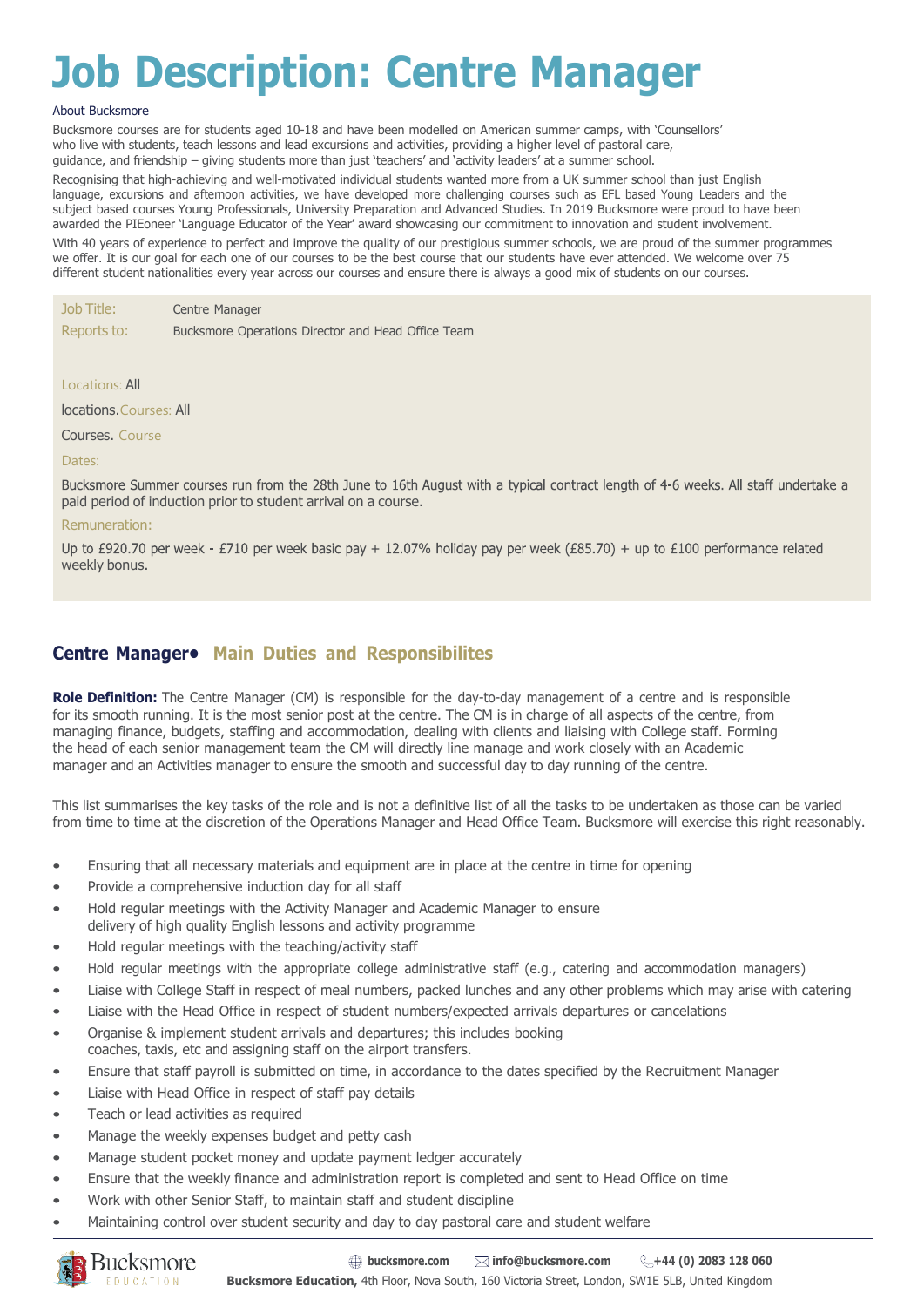**Job Description: Centre Manager**

• Upon arrival, students are allocated their rooms quickly and efficiently

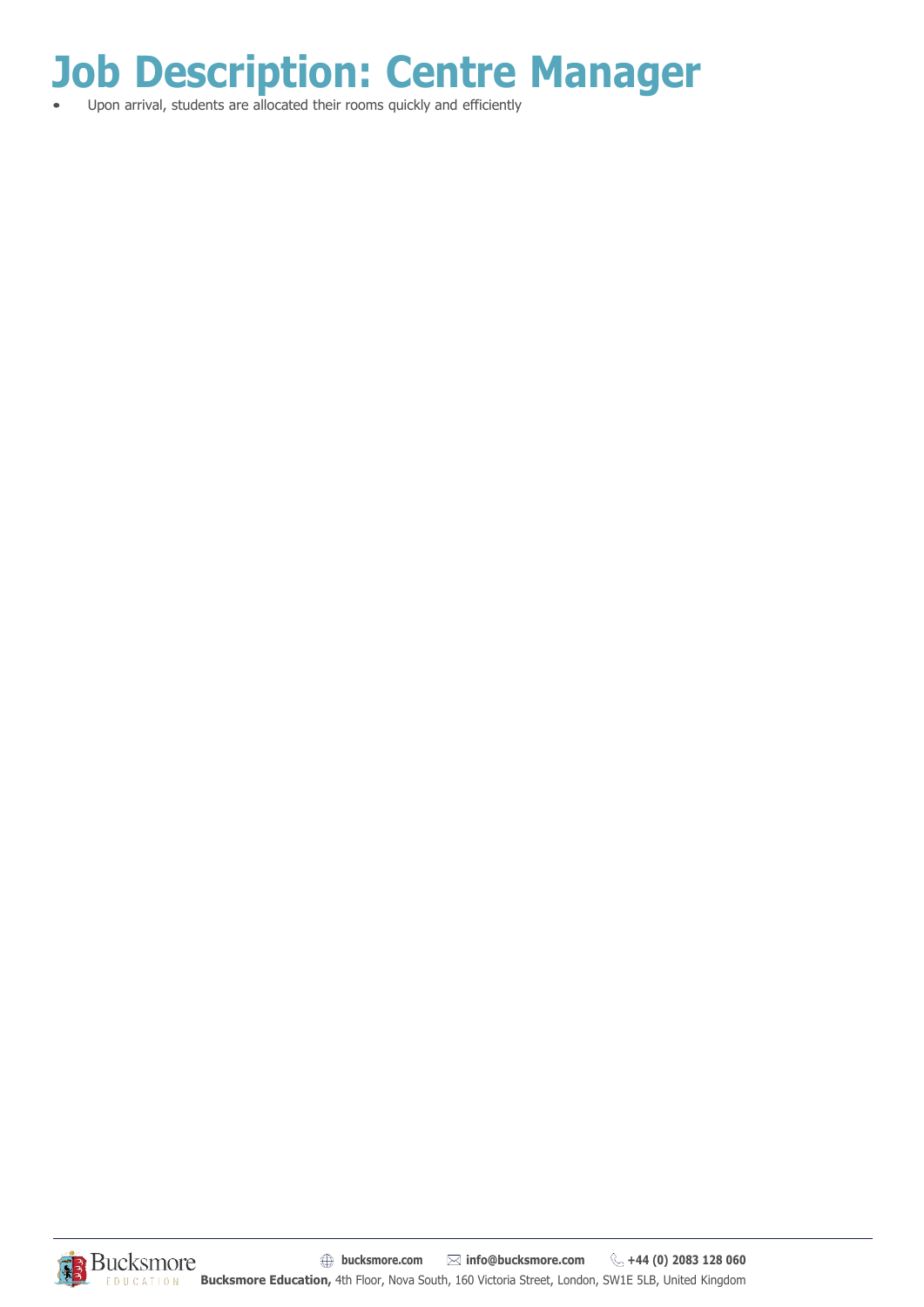# **Centre Manager**

- Upon departure, the rooms are inspected for damage and any damages recorded
- Monitoring staff levels and ensuring appropriate staffing levels are maintained, in consultation with the Bucksmore Head Office
- Shutting down the centre at the end of the course, returning all materials and equipment to Head Office
- Provide an end-of-course report to Head Office
- Ensure all staff receive appraisals and these are passed to HR at Head Office
- During working hours, devoting their time, attention and abilities to the business and affairs of the centre and not act in any way that may bring Bucksmore Education into disrepute

## **Centre Manager• Person Specification**

Legal Requirement:**:** All applicants must have the eligibility to work in the UK prior to commencing employment

The following are the essential and desirable requirements needed in order to do the job.

### Knowledge, qualifications and experience:

- Native or native level English speaker
- Experience of working in an EFL summer school or similar environment in a management role
- Experience of working with young learners and delivering a programme of study for young learners

### Desirable

- Either CELTA, Trinity TESOL, PGCE in English or MFL, PGCE Primary Education
- Knowledge of child safeguarding procedures
- First aid qualification

### Skills, abilities and competencies:

Essential

- Excellent communication skills
- Proven, strong leadership skills
- Desire and ability to provide outstanding customer service
- Ability to communicate with a range of people including parents, agents and College staff
- Exceptional organisational skills
- Proven ability to work effectively under pressure, prioritise and manage a varied workload

### Personal Attributes:

### Essential

- Commitment to delivering a high standard of work
- Demonstrates respect for equal opportunities and diversity
- Adopts a positive approach to personal learning and development
- Consistently demonstrates a 'can do' approach to work